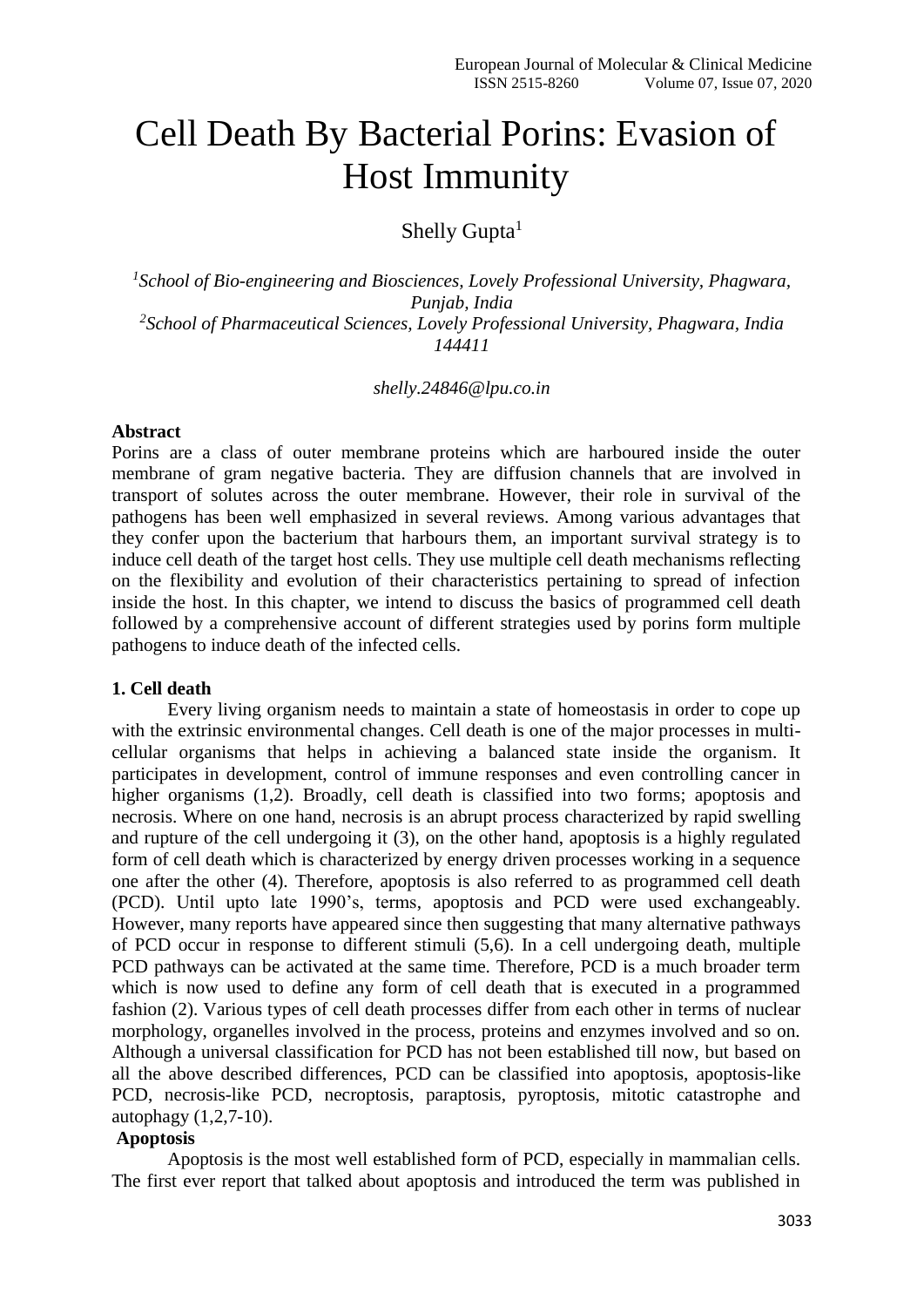1972 by Kerr *et al* (4). Ever since then, clear markers of apoptosis along with well studied pathways have been reported in multiple research articles. An array of proteins has been reported to participate in different pathways of apoptosis, although many links are still to be discovered. Apoptosis is accompanied by massive energy driven morphological and biochemical changes in a cell undergoing the process (1,11). A cell undergoing apoptosis exhibits distinct features that can be analyzed by multiple assays. During early stages, an apoptotic cell displays cell shrinkage along with plasma membrane blebbing. Cytoplasm of an apoptotic cell becomes dense and most importantly it undergoes pyknosis due to chromatin condensation. At later stages, cellular DNA breaks into 180-200 base pair fragments followed by formation of apoptotic bodies which are finally phagocytosed by macrophages (1,11).

Apoptosis plays a crucial role in maintaining various vital processes starting from embryonic development, regulation of immune system, eradication of diseased cells to prevention of cancer (12). Not only the internal factors, but many extrinsic stimuli like chemicals, radiation, heat, hypoxia etc. can also induce apoptosis (2). Many pathogens use apoptosis as a mode of spreading infection in the host (13,14). Therefore, it is an important area of study.

One of the major defining features of apoptosis is the involvement of a special class of enzymes called cysteine-dependent aspartate specific proteases or 'caspases' (15). First indication towards presence of these enzymes in mammals was from the existence of their structurally similar counterpart called *Caenorhabditis elegans* cell death protein, CED-3. It is involved in apoptosis of *C. elegans*. Therefore, it was thought that caspases could also be involved in apoptotic cell death in mammals (16,17). Caspases are constitutively expressed as inactive pro-enzymes called procaspases inside the cell. In activated form, all these enzymes cleave at aspartate residues of proteins but their specificity depends on the neighbouring residues in a particular protein. Once activated, they undergo autocatalytic activation, followed by activation of other caspases thereby initiating a cascade (18,19). Caspases are usually divided into three categories:

- a) **Initiator caspases:** The initiator caspases are the enzymes that participate in the initial stages of major apoptotic pathways. However, initiator caspases involved in different pathways differ from each other. Each enzyme is specific to a particular pathway of apoptosis. Caspases categorized as initiators are capase-1,-2,-8,-9  $(20,21)$ .
- b) **Effector caspases:** Effector or executioner caspases are caspase-3,-6,-7. These enzymes are activated by initiator caspases which once activated, lead to cell death execution (20,21). Caspase-3 is the main executioner of apoptosis (22). Upon activation, it cleaves its substrate called inhibitor of caspase-activated DNase (ICAD) which is present as a complex with an endonuclease called caspaseactivated DNAse (CAD). In bound form, ICAD maintains CAD in an in-active state. When caspase-3 cleaves ICAD, CAD is released and cleaves DNA leading to its fragmentation. The initiator caspases lead to the activation of same executioner caspases in all the apoptotic pathways. Therefore, the execution of apoptosis is mediated by same set of enzymes irrespective of the initial pathway (13,23,24).
- c) **Inflammatory caspases and other caspases:** Certain other caspases that do not participate in classical apoptosis may be involved in other forms of cell death. Caspases-1,-4,-5 are referred to as inflammatory caspases since they are activated at the time of inflammatory responses (20). Caspase-1 participates in a special from of inflammatory cell death called pyroptosis (10). Caspase-11 is another caspase that is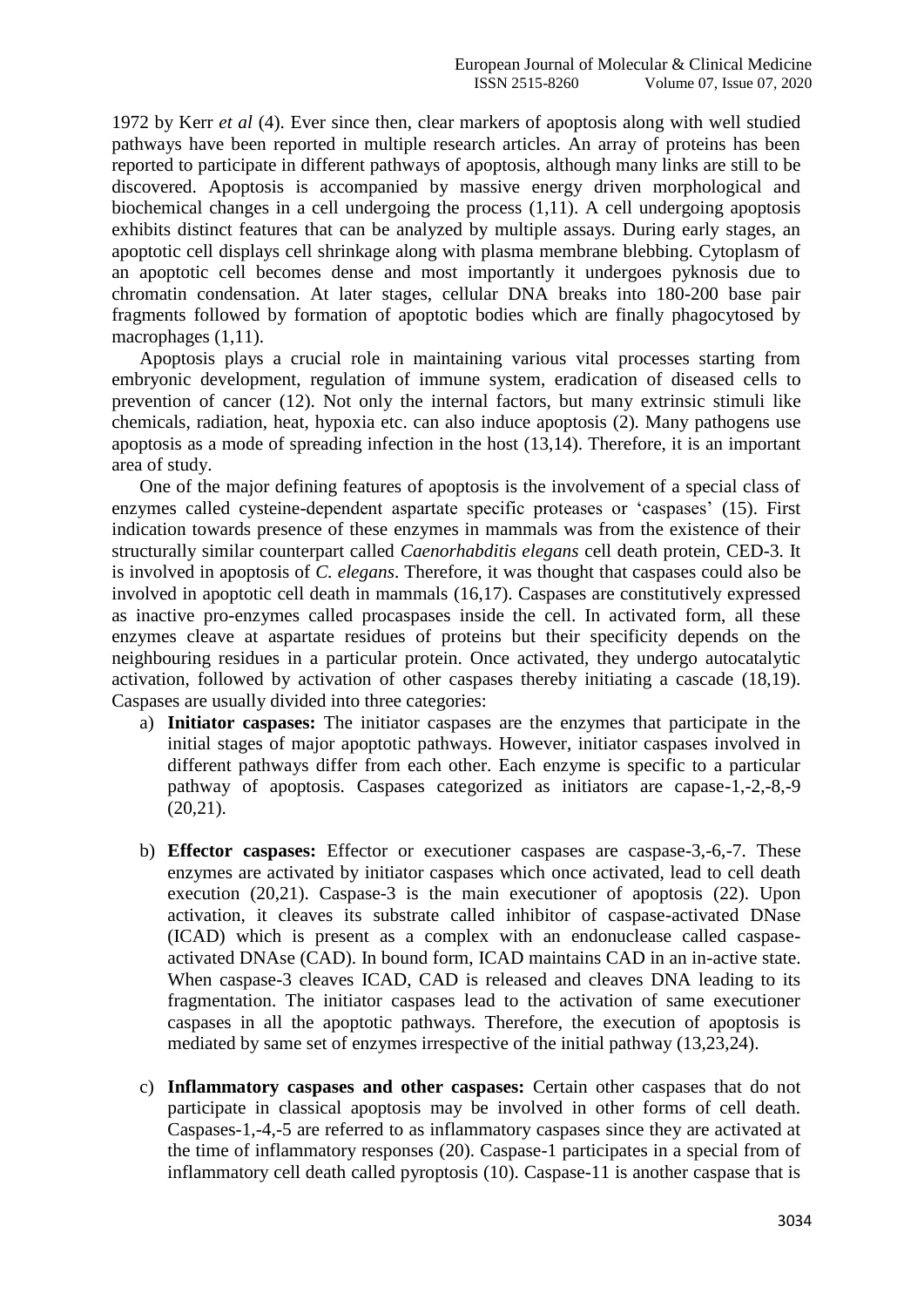reported to participate in apoptosis and is also known to be activated at the time of septic shock. Caspase-12 is activated during endoplasmic reticulum-mediated apoptosis (21,25,26).



Pictorial representation of caspase classification.

Apoptosis mainly involves two pathways; the extrinsic pathway and the intrinsic pathway. The extrinsic pathway involves the interaction of a cell surface receptor with a ligand which further triggers the activation of a number of molecules followed by enzymes leading to cell death (27). The intrinsic pathway of apoptosis stems from mitochondria. It does not involve any receptor ligand interaction, rather the stimuli triggering intrinsic pathway initiate intracellular signals that affect mitochondria. MMP is altered and a number of pro-apoptotic molecules are released into the cytoplasm leading to apoptosis (27,28). Although the origin and initial stages of both the pathways differ from each other, final stages of execution involve the same set of enzymes.

**Extrinsic pathway:** Extrinsic pathway of apoptosis is mediated by activation of death receptors present on the cell surface (1,27). These receptors belong to TNF receptor superfamily and are involved in multiple other functions like regulation of immune system and differentiation along with their role in cell death and survival. TNF receptor super-family involves 20 or more proteins and all of them have extracellular domains rich in cysteine (27). The characteristic feature of all the members that confers upon them the ability to transmit death signal from the surface to intracellular signalling molecules is the presence of a cytoplasmic death domain. The most well studied death receptor-ligand pairs are TNF receptor 1(TNFR1)-TNFα, TNF-related apoptosis-inducing ligand-receptor 1 (TRAIL-R1)- TRAIL, CD95 (APO/FAS)-CD95L (27,29-31).

Upon binding of ligands to their corresponding death receptors, there is induction of death receptor trimerization. As a result, the three death domains cluster together and lead to the recruitment of adaptor molecules like TNF receptor-associated death domain (TRADD) or Fas-associated death domain (FADD) (27,31). These adaptor molecules in turn recruit procaspase-8 to the activated receptor. All these components together form death inducing signalling complex (DISC). Procaspse-8 is cleaved into activated caspase due its autocatalytic activity. Activated caspase-8 further activates down-stream caspases which execute final stages of apoptosis (27,29).

An important regulator of extrinsic pathway is the FLIP protein which has two splice variants that bear homology with caspase-8 or caspase-10. Therefore, at the time of DISC formation, they might compete with procaspase-8 or procspase-10 and block their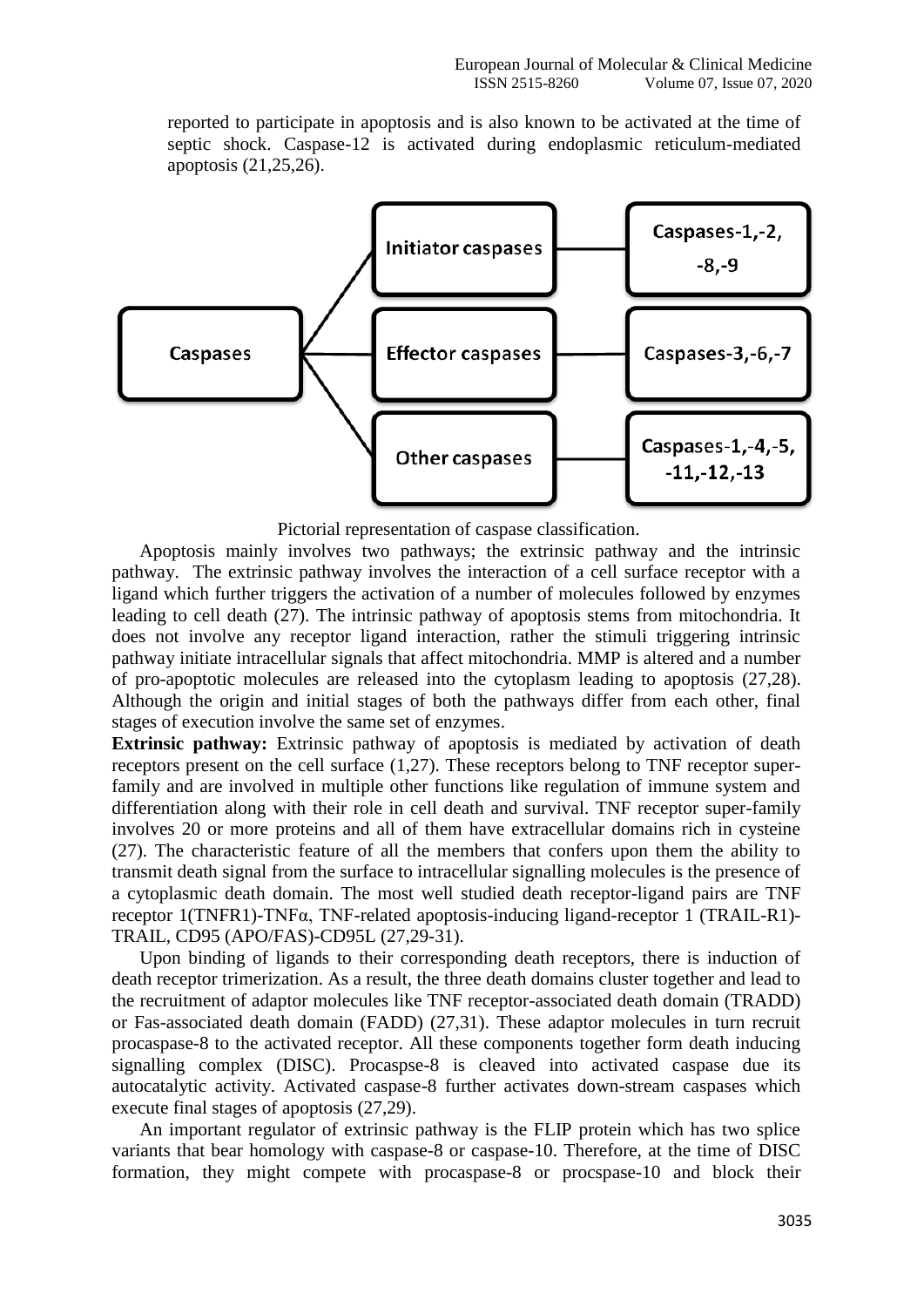activation. This phenomenon is exploited by some tumor cells and therefore, they become resistant to drugs or chemotherapy (32).

**Intrinsic pathway of apoptosis:** The intrinsic pathway of apoptosis could also be referred to as mitochondrial pathway of apoptosis as it involves major mitochondrial changes (33). Many pro-apoptotic stimuli like cytotoxic drugs and pathogen-derived molecules induce changes in the cell activating certain pro-apoptotic factors that can either permeabilize mitochondrial outer membrane or can alter the normal bio-energetic state of mitochondria (2,33,34). The latter can lead to the disruption of MMP; the electrochemical gradient across inner mitochondrial membrane (28). Loss of MMP leads to the opening of permeability transition pore (PTP). As a result, mitochondrial inter-membrane space proteins, many of which are implicated in apoptosis or even other forms of cell death are released into the cytoplasm. Mitochondrial inter-membrane space molecules involved in apoptosis are cytochrome c, Omi/HtraA2 and Smac/DIABLO (27,35).

Cytochrome c is the key mediator of intrinsic pathway of apoptosis. Once released into the cytoplasm, it interacts with apoptotic protease activating factor 1 (Apaf 1) and procaspase-9 in the presence of dATP to form a complex called apoptosome (36-38). Apaf 1 is comprised of an N-terminal caspase recruitment domain (CARD) and binding of cytochrome c to it exposes this domain by promoting association of Apapf 1 with dATP (39). The exposed domain then acts as a platform for binding of procaspase-9. Upon binding, procaspase-9 is activated and this further activates the executioner caspases leading to cell death (40).

Mitochondrial pathway of apoptosis is mainly regulated by an important class of pro-apoptotic molecules that belong to BCl-2 family of proteins (12,41). Pro-apoptotic members of BCl-2 family, like Bax, Bak, Bid or Bim can induce permeabilization of mitochondrial outer membrane and lead to the release of mitochondrial inter-membrane space proteins (42). Anti-apoptotic molecule, BCl-2, is known to prevent apoptosis. Studies have shown that over expression of BCl-2 in cells can prevent the cell from undergoing apoptosis by preventing pro-apoptotic mitochondrial changes (43).

Other mitochondrial inter-membrane space molecules like Smac/DIABLO and Omi/HtrA2 participate in intrinsic pathway of apoptosis by acting as agonists for inhibitors of apoptosis protein (IAPs) (27).

In the process of evolution, pathogenic bacteria developed new strategies to exploit host machinery for their own survival and replication (14). Different kinds of bacterial molecules are able to manipulate host-cellular responses, ranging from modulation of immune system to induction of host-cell death (14,44,45). Host-cell demise enables the pathogens to disseminate and spread inside the host (14). However, cell death is one of the major defense mechanisms activated in the host in response to bacterial infections. Induction of cell death can prevent the infection by eradicating the infected cells. Therefore, cell death responses play a crucial role during host-pathogen interactions because they can be exploited by both the opponents to their own advantage (14,45).

## **2. Cell death by Porins**

Many gram-negative bacteria have been studied for their ability to manipulate signaling mechanisms involved in host-cell death. Pathogens like *Salmonella*, *Shigella*, *Yersenia*, *Helicobacter pylori*, enteropathogenic *E. coli*, *Neisseria*, *Pseudomonas aeruginosa* and many more are known to induce or suppress different mechanisms of PCD in different types of host cells (14,45-47). The molecules employed by these bacteria to execute or prevent cell death could be their structural components, toxins, secretion factors or even outer membrane channel proteins called porins (45,48,49). For example, *Helicobacter pylori* uses its factor CagA to inhibit apoptosis by up-regulation of anti-apoptotic proteins like Mcl-1(50). Similarly, factors NleH and NleD of enteropathogenic *E. coli* prevent apoptosis by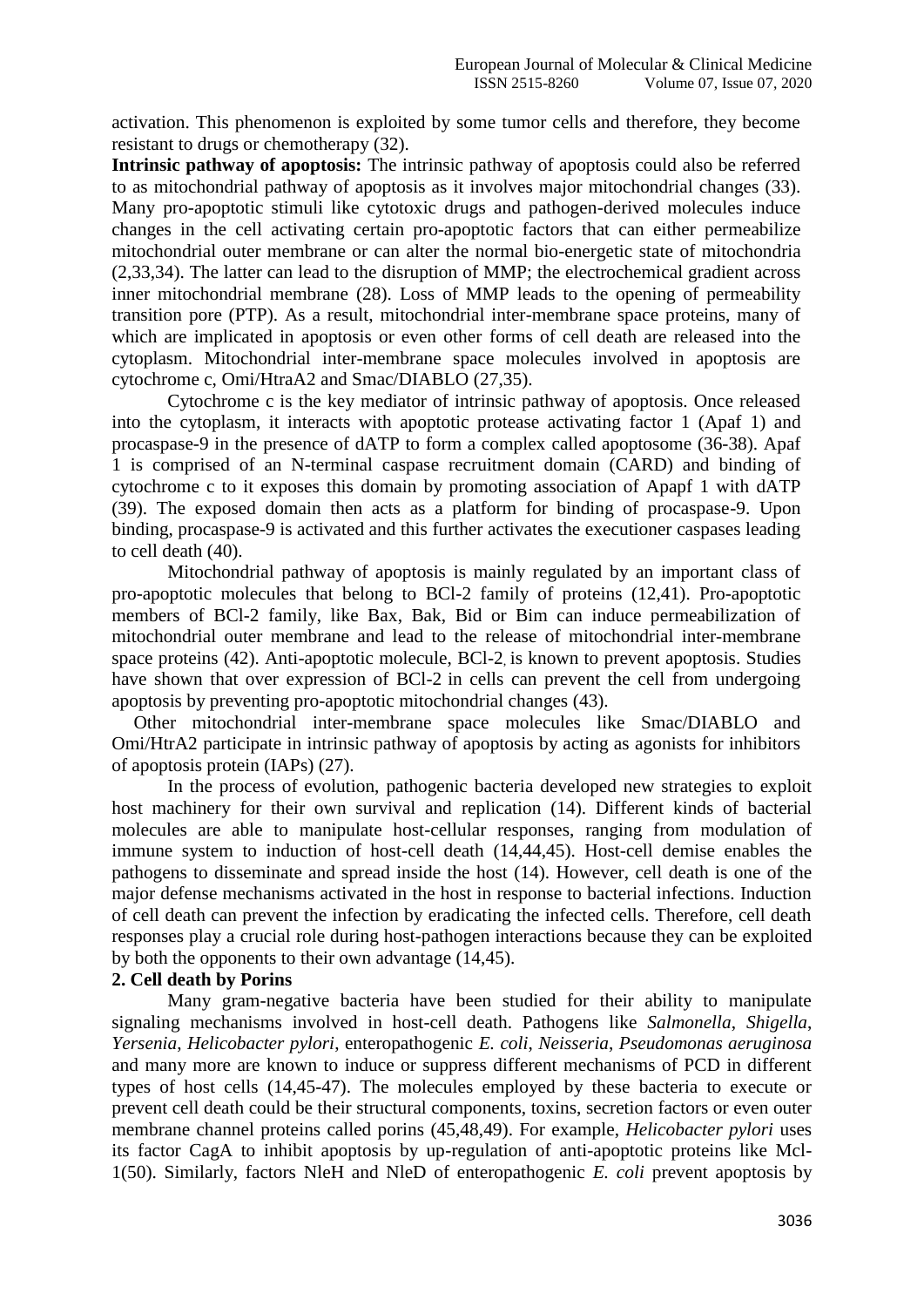inhibiting caspase-3 activation (51,52). Flagellin of *Salmonella enterica* Typhimurium induces pyroptosis in host cells (53,54). *Shigella flexneri* induces host-cell necrosis through mitochondrial dysfunction (55). *Yersinia* induces apoptosis in macrophages through translocation of its effector protein, YopJ (56,57). *Nesseria meningitides* is known to inhibit apoptosis in epithelial cells through its porin which interacts with the mitochondria and prevents MMPT (58,59). However, porin from another species of *Neisseria* i.e. *Neisseria gonorrhoeae* is known to induce apoptosis in target cells by being translocated to host-cell mitochondria (60). Porin from *Pseuodomonas aeruginosa* is also known to induce apoptosis through calcium influx (61).

Porins from gram-negative bacteria are well established for their contribution in virulence and pathogenesis of the bacteria harbouring them. Pathogenic gram-negative bacteria have developed multiple ways of using their porins to enhance virulence (62,63). Porins are known to help in the invasion process of bacteria, attachment and colonization inside the host, survival inside the host, inducing host-cell death and in eliciting immune responses (44,61,64-66). Location of porins on the bacterial outer membrane makes them easily accessible to complement molecules inside the host. Also, their presence in the outer membrane facilitates their secretion in vesicles released by gram-negative bacteria (62). Another major reason for the pathogenic role of porins could be their similarities with mitochondrial porins (67,68). Due to this characteristic, porins can disrupt the ion composition of the infected cells (62). Moreover, it has been suggested that PorB from *Nesseria gonorrhoeae* specifically targets mitochondria and behaves like mitochondrial porin VDAC (66,69). This feature has been attributed to the endosymbiotic origin of mitochondria which enables the bacterial porins to exploit the similarities between bacterial membrane and mitochondrial membrane (69). Owing to the array of functions that porins can perform, functional studies regarding different roles of porins are important. Various studies have been done in this regard along with the cancer cells and successful findings have been achieved [70-79].

## **References**

- 1. Saraste, A., and Pulkki, K. (2000) Morphologic and biochemical hallmarks of apoptosis. *Cardiovasc Res* **45**, 528-537
- 2. Broker, L. E., Kruyt, F. A., and Giaccone, G. (2005) Cell death independent of caspases: a review. *Clin Cancer Res* **11**, 3155-3162
- 3. Hirsch, T., Marchetti, P., Susin, S. A., Dallaporta, B., Zamzami, N., Marzo, I., Geuskens, M., and Kroemer, G. (1997) The apoptosis-necrosis paradox. Apoptogenic proteases activated after mitochondrial permeability transition determine the mode of cell death. *Oncogene* **15**, 1573-1581
- 4. Kerr, J. F., Wyllie, A. H., and Currie, A. R. (1972) Apoptosis: a basic biological phenomenon with wide-ranging implications in tissue kinetics. *Br J Cancer* **26**, 239-257
- 5. Borner, C., and Monney, L. (1999) Apoptosis without caspases: an inefficient molecular guillotine? *Cell Death Differ* **6**, 497-507
- 6. Leist, M., and Jaattela, M. (2001) Four deaths and a funeral: from caspases to alternative mechanisms. *Nat Rev Mol Cell Biol* **2**, 589-598
- 7. Glick, D., Barth, S., and Macleod, K. F. (2010) Autophagy: cellular and molecular mechanisms. *J Pathol* **221**, 3-12
- 8. Pasparakis, M., and Vandenabeele, P. (2014) Necroptosis and its role in inflammation. *Nature* **517**, 311-320
- 9. Sperandio, S., Poksay, K., de Belle, I., Lafuente, M. J., Liu, B., Nasir, J., and Bredesen, D. E. (2004) Paraptosis: mediation by MAP kinases and inhibition by AIP-1/Alix. *Cell Death Differ* **11**, 1066-1075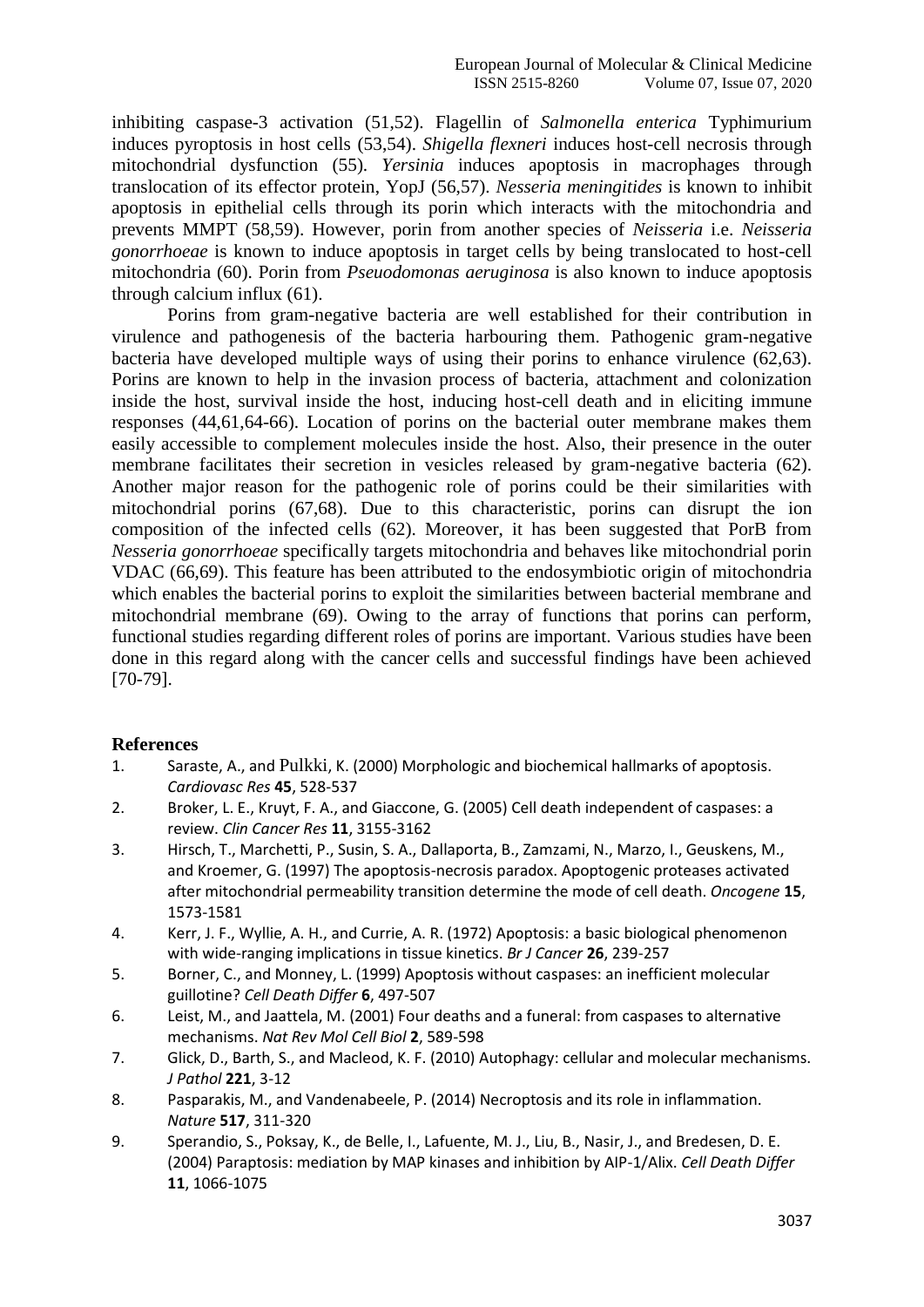- 10. Bergsbaken, T., Fink, S. L., and Cookson, B. T. (2009) Pyroptosis: host cell death and inflammation. *Nat Rev Microbiol* **7**, 99-109
- 11. Boujrad, H., Gubkina, O., Robert, N., Krantic, S., and Susin, S. A. (2007) AIF-mediated programmed necrosis: a highly regulated way to die. *Cell Cycle* **6**, 2612-2619
- 12. Danial, N. N., and Korsmeyer, S. J. (2004) Cell death: critical control points. *Cell* **116**, 205-219
- 13. Wolf, B. B., Schuler, M., Echeverri, F., and Green, D. R. (1999) Caspase-3 is the primary activator of apoptotic DNA fragmentation via DNA fragmentation factor-45/inhibitor of caspase-activated DNase inactivation. *J Biol Chem* **274**, 30651-30656
- 14. Ashida, H., Mimuro, H., Ogawa, M., Kobayashi, T., Sanada, T., Kim, M., and Sasakawa, C. (2012) Cell death and infection: a double-edged sword for host and pathogen survival. *J Cell Biol* **195**, 931-942
- 15. Degterev, A., Boyce, M., and Yuan, J. (2003) A decade of caspases. *Oncogene* **22**, 8543-8567
- 16. Yuan, J., Shaham, S., Ledoux, S., Ellis, H. M., and Horvitz, H. R. (1993) The C. elegans cell death gene ced-3 encodes a protein similar to mammalian interleukin-1 beta-converting enzyme. *Cell* **75**, 641-652
- 17. Thornberry, N. A., Bull, H. G., Calaycay, J. R., Chapman, K. T., Howard, A. D., Kostura, M. J., Miller, D. K., Molineaux, S. M., Weidner, J. R., Aunins, J., and et al. (1992) A novel heterodimeric cysteine protease is required for interleukin-1 beta processing in monocytes. *Nature* **356**, 768-774
- 18. Martin, S. J., and Green, D. R. (1995) Protease activation during apoptosis: death by a thousand cuts? *Cell* **82**, 349-352
- 19. Thornberry, N. A., and Lazebnik, Y. (1998) Caspases: enemies within. *Science* **281**, 1312-1316
- 20. Cohen, G. M. (1997) Caspases: the executioners of apoptosis. *Biochem J* **326 ( Pt 1)**, 1-16
- 21. Elmore, S. (2007) Apoptosis: a review of programmed cell death. *Toxicol Pathol* **35**, 495-516
- 22. Porter, A. G., and Janicke, R. U. (1999) Emerging roles of caspase-3 in apoptosis. *Cell Death Differ* **6**, 99-104
- 23. Sakahira, H., Enari, M., and Nagata, S. (2015) Corrigendum: Cleavage of CAD inhibitor in CAD activation and DNA degradation during apoptosis. *Nature* **526**, 728
- 24. Woo, M., Hakem, R., Soengas, M. S., Duncan, G. S., Shahinian, A., Kagi, D., Hakem, A., McCurrach, M., Khoo, W., Kaufman, S. A., Senaldi, G., Howard, T., Lowe, S. W., and Mak, T. W. (1998) Essential contribution of caspase 3/CPP32 to apoptosis and its associated nuclear changes. *Genes Dev* **12**, 806-819
- 25. Shalini, S., Dorstyn, L., Dawar, S., and Kumar, S. (2015) Old, new and emerging functions of caspases. *Cell Death Differ* **22**, 526-539
- 26. Huang, Y., Li, X., Wang, Y., Wang, H., Huang, C., and Li, J. (2014) Endoplasmic reticulum stress-induced hepatic stellate cell apoptosis through calcium-mediated JNK/P38 MAPK and Calpain/Caspase-12 pathways. *Mol Cell Biochem* **394**, 1-12
- 27. Fulda, S., and Debatin, K. M. (2006) Extrinsic versus intrinsic apoptosis pathways in anticancer chemotherapy. *Oncogene* **25**, 4798-4811
- 28. Estaquier, J., Vallette, F., Vayssiere, J. L., and Mignotte, B. (2012) The mitochondrial pathways of apoptosis. *Adv Exp Med Biol* **942**, 157-183
- 29. Ashkenazi, A., and Dixit, V. M. (1998) Death receptors: signaling and modulation. *Science* **281**, 1305-1308
- 30. Srinivasula, S. M., Ahmad, M., Fernandes-Alnemri, T., Litwack, G., and Alnemri, E. S. (1996) Molecular ordering of the Fas-apoptotic pathway: the Fas/APO-1 protease Mch5 is a CrmAinhibitable protease that activates multiple Ced-3/ICE-like cysteine proteases. *Proc Natl Acad Sci U S A* **93**, 14486-14491
- 31. Sprick, M. R., Weigand, M. A., Rieser, E., Rauch, C. T., Juo, P., Blenis, J., Krammer, P. H., and Walczak, H. (2000) FADD/MORT1 and caspase-8 are recruited to TRAIL receptors 1 and 2 and are essential for apoptosis mediated by TRAIL receptor 2. *Immunity* **12**, 599-609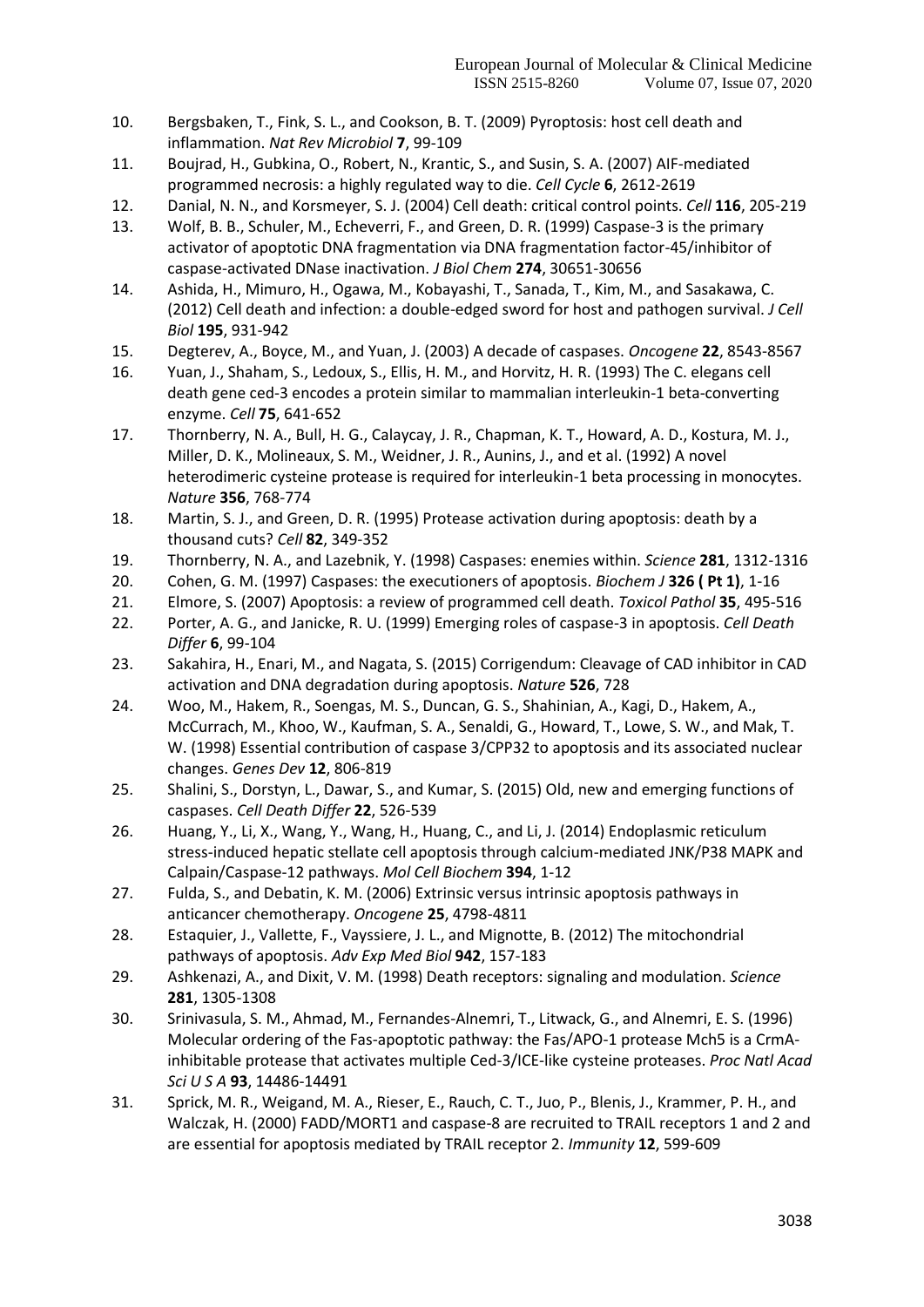- 32. Lavrik, I. N. (2014) Systems biology of death receptor networks: live and let die. *Cell Death Dis* **5**, e1259
- 33. Green, D. R., and Kroemer, G. (2004) The pathophysiology of mitochondrial cell death. *Science* **305**, 626-629
- 34. Axe, E. L., Walker, S. A., Manifava, M., Chandra, P., Roderick, H. L., Habermann, A., Griffiths, G., and Ktistakis, N. T. (2008) Autophagosome formation from membrane compartments enriched in phosphatidylinositol 3-phosphate and dynamically connected to the endoplasmic reticulum. *J Cell Biol* **182**, 685-701
- 35. Saelens, X., Festjens, N., Vande Walle, L., van Gurp, M., van Loo, G., and Vandenabeele, P. (2004) Toxic proteins released from mitochondria in cell death. *Oncogene* **23**, 2861-2874
- 36. Ow, Y. P., Green, D. R., Hao, Z., and Mak, T. W. (2008) Cytochrome c: functions beyond respiration. *Nat Rev Mol Cell Biol* **9**, 532-542
- 37. Zhou, M., Li, Y., Hu, Q., Bai, X. C., Huang, W., Yan, C., Scheres, S. H., and Shi, Y. (2015) Atomic structure of the apoptosome: mechanism of cytochrome c- and dATP-mediated activation of Apaf-1. *Genes Dev* **29**, 2349-2361
- 38. Jemmerson, R., LaPlante, B., and Treeful, A. (2002) Release of intact, monomeric cytochrome c from apoptotic and necrotic cells. *Cell Death Differ* **9**, 538-548
- 39. Zou, H., Henzel, W. J., Liu, X., Lutschg, A., and Wang, X. (1997) Apaf-1, a human protein homologous to C. elegans CED-4, participates in cytochrome c-dependent activation of caspase-3. *Cell* **90**, 405-413
- 40. Adrain, C., Slee, E. A., Harte, M. T., and Martin, S. J. (1999) Regulation of apoptotic protease activating factor-1 oligomerization and apoptosis by the WD-40 repeat region. *J Biol Chem* **274**, 20855-20860
- 41. Danial, N. N. (2007) BCL-2 family proteins: critical checkpoints of apoptotic cell death. *Clin Cancer Res* **13**, 7254-7263
- 42. Dewson, G., and Kluck, R. M. (2009) Mechanisms by which Bak and Bax permeabilise mitochondria during apoptosis. *J Cell Sci* **122**, 2801-2808
- 43. Qi, L., Ren, K., Fang, F., Zhao, D. H., Yang, N. J., and Li, Y. (2015) Over Expression of BCL2 and Low Expression of Caspase 8 Related to TRAIL Resistance in Brain Cancer Stem Cells. *Asian Pac J Cancer Prev* **16**, 4849-4852
- 44. Sakharwade, S. C., Prasad, G. V., and Mukhopadhaya, A. (2015) Immuno-modulatory role of porins: host immune responses, signaling mechanisms and vaccine potential. *Adv Exp Med Biol* **842**, 79-108
- 45. Rudel, T., Kepp, O., and Kozjak-Pavlovic, V. (2010) Interactions between bacterial pathogens and mitochondrial cell death pathways. *Nat Rev Microbiol* **8**, 693-705
- 46. Kim, M., Ashida, H., Ogawa, M., Yoshikawa, Y., Mimuro, H., and Sasakawa, C. (2010) Bacterial interactions with the host epithelium. *Cell Host Microbe* **8**, 20-35
- 47. Ray, K., Marteyn, B., Sansonetti, P. J., and Tang, C. M. (2009) Life on the inside: the intracellular lifestyle of cytosolic bacteria. *Nat Rev Microbiol* **7**, 333-340
- 48. Lin, C. F., Chen, C. L., Huang, W. C., Cheng, Y. L., Hsieh, C. Y., Wang, C. Y., and Hong, M. Y. (2010) Different types of cell death induced by enterotoxins. *Toxins (Basel)* **2**, 2158-2176
- 49. Kennedy, C. L., Smith, D. J., Lyras, D., Chakravorty, A., and Rood, J. I. (2009) Programmed cellular necrosis mediated by the pore-forming alpha-toxin from Clostridium septicum. *PLoS Pathog* **5**, e1000516
- 50. Mimuro, H., Suzuki, T., Nagai, S., Rieder, G., Suzuki, M., Nagai, T., Fujita, Y., Nagamatsu, K., Ishijima, N., Koyasu, S., Haas, R., and Sasakawa, C. (2007) Helicobacter pylori dampens gut epithelial self-renewal by inhibiting apoptosis, a bacterial strategy to enhance colonization of the stomach. *Cell Host Microbe* **2**, 250-263
- 51. Hemrajani, C., Berger, C. N., Robinson, K. S., Marches, O., Mousnier, A., and Frankel, G. (2010) NleH effectors interact with Bax inhibitor-1 to block apoptosis during enteropathogenic Escherichia coli infection. *Proc Natl Acad Sci U S A* **107**, 3129-3134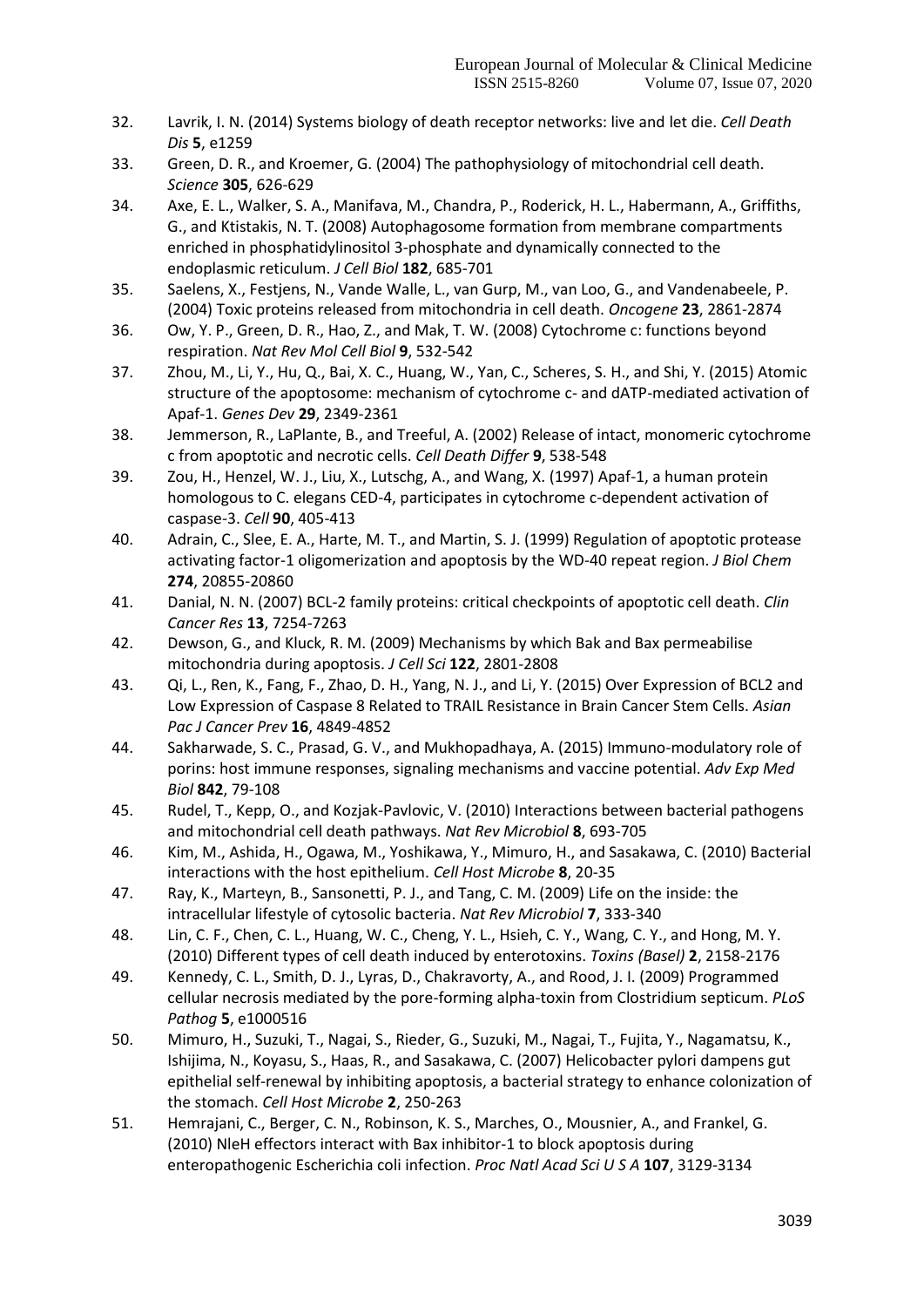- 52. Baruch, K., Gur-Arie, L., Nadler, C., Koby, S., Yerushalmi, G., Ben-Neriah, Y., Yogev, O., Shaulian, E., Guttman, C., Zarivach, R., and Rosenshine, I. (2011) Metalloprotease type III effectors that specifically cleave JNK and NF-kappaB. *EMBO J* **30**, 221-231
- 53. Miao, E. A., Alpuche-Aranda, C. M., Dors, M., Clark, A. E., Bader, M. W., Miller, S. I., and Aderem, A. (2006) Cytoplasmic flagellin activates caspase-1 and secretion of interleukin 1beta via Ipaf. *Nat Immunol* **7**, 569-575
- 54. Franchi, L., Amer, A., Body-Malapel, M., Kanneganti, T. D., Ozoren, N., Jagirdar, R., Inohara, N., Vandenabeele, P., Bertin, J., Coyle, A., Grant, E. P., and Nunez, G. (2006) Cytosolic flagellin requires Ipaf for activation of caspase-1 and interleukin 1beta in salmonella-infected macrophages. *Nat Immunol* **7**, 576-582
- 55. Carneiro, L. A., Travassos, L. H., Soares, F., Tattoli, I., Magalhaes, J. G., Bozza, M. T., Plotkowski, M. C., Sansonetti, P. J., Molkentin, J. D., Philpott, D. J., and Girardin, S. E. (2009) Shigella induces mitochondrial dysfunction and cell death in nonmyleoid cells. *Cell Host Microbe* **5**, 123-136
- 56. Mukherjee, S., Keitany, G., Li, Y., Wang, Y., Ball, H. L., Goldsmith, E. J., and Orth, K. (2006) Yersinia YopJ acetylates and inhibits kinase activation by blocking phosphorylation. *Science* **312**, 1211-1214
- 57. Monack, D. M., Mecsas, J., Ghori, N., and Falkow, S. (1997) Yersinia signals macrophages to undergo apoptosis and YopJ is necessary for this cell death. *Proc Natl Acad Sci U S A* **94**, 10385-10390
- 58. Massari, P., Ho, Y., and Wetzler, L. M. (2000) Neisseria meningitidis porin PorB interacts with mitochondria and protects cells from apoptosis. *Proc Natl Acad Sci U S A* **97**, 9070-9075
- 59. Massari, P., King, C. A., Ho, A. Y., and Wetzler, L. M. (2003) Neisserial PorB is translocated to the mitochondria of HeLa cells infected with Neisseria meningitidis and protects cells from apoptosis. *Cell Microbiol* **5**, 99-109
- 60. Muller, A., Gunther, D., Brinkmann, V., Hurwitz, R., Meyer, T. F., and Rudel, T. (2000) Targeting of the pro-apoptotic VDAC-like porin (PorB) of Neisseria gonorrhoeae to mitochondria of infected cells. *EMBO J* **19**, 5332-5343
- 61. Buommino, E., Morelli, F., Metafora, S., Rossano, F., Perfetto, B., Baroni, A., and Tufano, M. A. (1999) Porin from Pseudomonas aeruginosa induces apoptosis in an epithelial cell line derived from rat seminal vesicles. *Infect Immun* **67**, 4794-4800
- 62. Achouak, W., Heulin, T., and Pages, J. M. (2001) Multiple facets of bacterial porins. *FEMS Microbiol Lett* **199**, 1-7
- 63. Koebnik, R., Locher, K. P., and Van Gelder, P. (2000) Structure and function of bacterial outer membrane proteins: barrels in a nutshell. *Mol Microbiol* **37**, 239-253
- 64. Galdiero, M., Vitiello, M., and Galdiero, S. (2003) Eukaryotic cell signaling and transcriptional activation induced by bacterial porins. *FEMS Microbiol Lett* **226**, 57-64
- 65. Galdiero, M., Finamore, E., Rossano, F., Gambuzza, M., Catania, M. R., Teti, G., Midiri, A., and Mancuso, G. (2004) Haemophilus influenzae porin induces Toll-like receptor 2-mediated cytokine production in human monocytes and mouse macrophages. *Infect Immun* **72**, 1204- 1209
- 66. Muller, A., Gunther, D., Dux, F., Naumann, M., Meyer, T. F., and Rudel, T. (1999) Neisserial porin (PorB) causes rapid calcium influx in target cells and induces apoptosis by the activation of cysteine proteases. *EMBO J* **18**, 339-352
- 67. Zeth, K., and Thein, M. (2010) Porins in prokaryotes and eukaryotes: common themes and variations. *Biochem J* **431**, 13-22
- 68. Zeth, K. (2010) Structure and evolution of mitochondrial outer membrane proteins of betabarrel topology. *Biochim Biophys Acta* **1797**, 1292-1299
- 69. Muller, A., Rassow, J., Grimm, J., Machuy, N., Meyer, T. F., and Rudel, T. (2002) VDAC and the bacterial porin PorB of Neisseria gonorrhoeae share mitochondrial import pathways. *EMBO J* **21**, 1916-1929